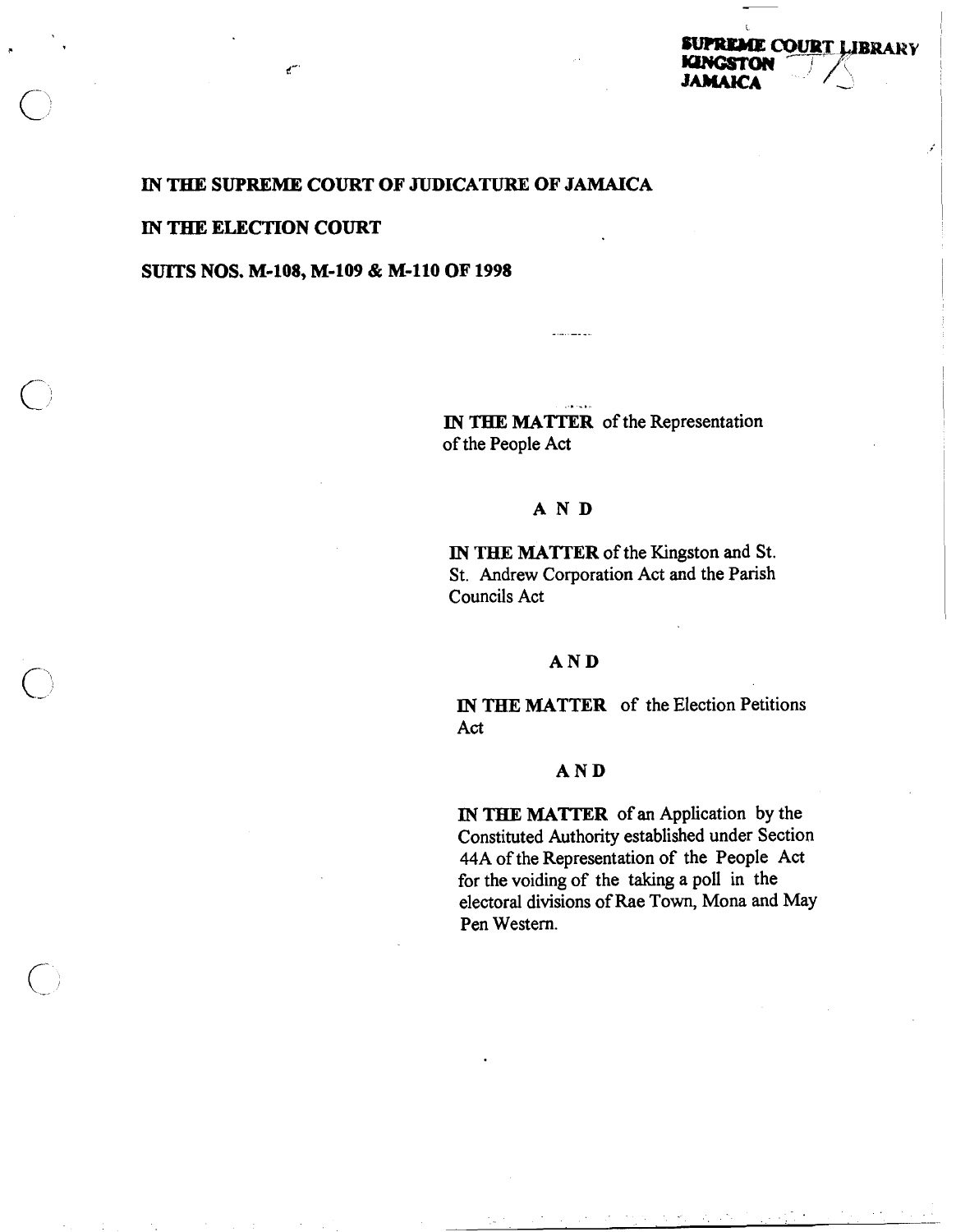Lennox Campbell, Cordell Green, Lackston Robinson and Miss Nicole Foster instructed by the Director of State proceedings for the Constituted Authority.

Raymond Clough for Jennifer Newrnan

Miss Dorothy Lightbourne for George A. Planto

Abe Dabdoub for Anthony B. Roach

Linton Walters for Barbara M. Green, Leopold Anesley Hylton and Joseph Knight

#### **HEARD: March 1.2 and 9,1999**

#### **WALKER J.**

On September **10, 1998** local government elections were held in respect of the Kingston and Saint Andrew Corporation and Parish Councils islandwide.

On September 25, **1998** by way of notices of motion the Constituted Authority filed applications for voiding the polls taken in three electoral divisions in which these elections were contested, namely the electoral divisions of Rae Town in the parish of Kingston, Mona in the parish of Saint Andrew and May Pen Western in the parish of Clarendon.

It was common ground that these applications were out of time, having been made one day late contrary to the express terms of s. **38** of the Election Petitions Act. Indeed, on the evidence of the Chairman of the Constituted Authority the applications were already one day late when on September 25, **1998** he gave instructions to file them. S. 38 reads as follows:

> "Where under section 37 the Constituted Authority makes an application to the Election Court, the application shall be made within fourteen days of the taking of the poll".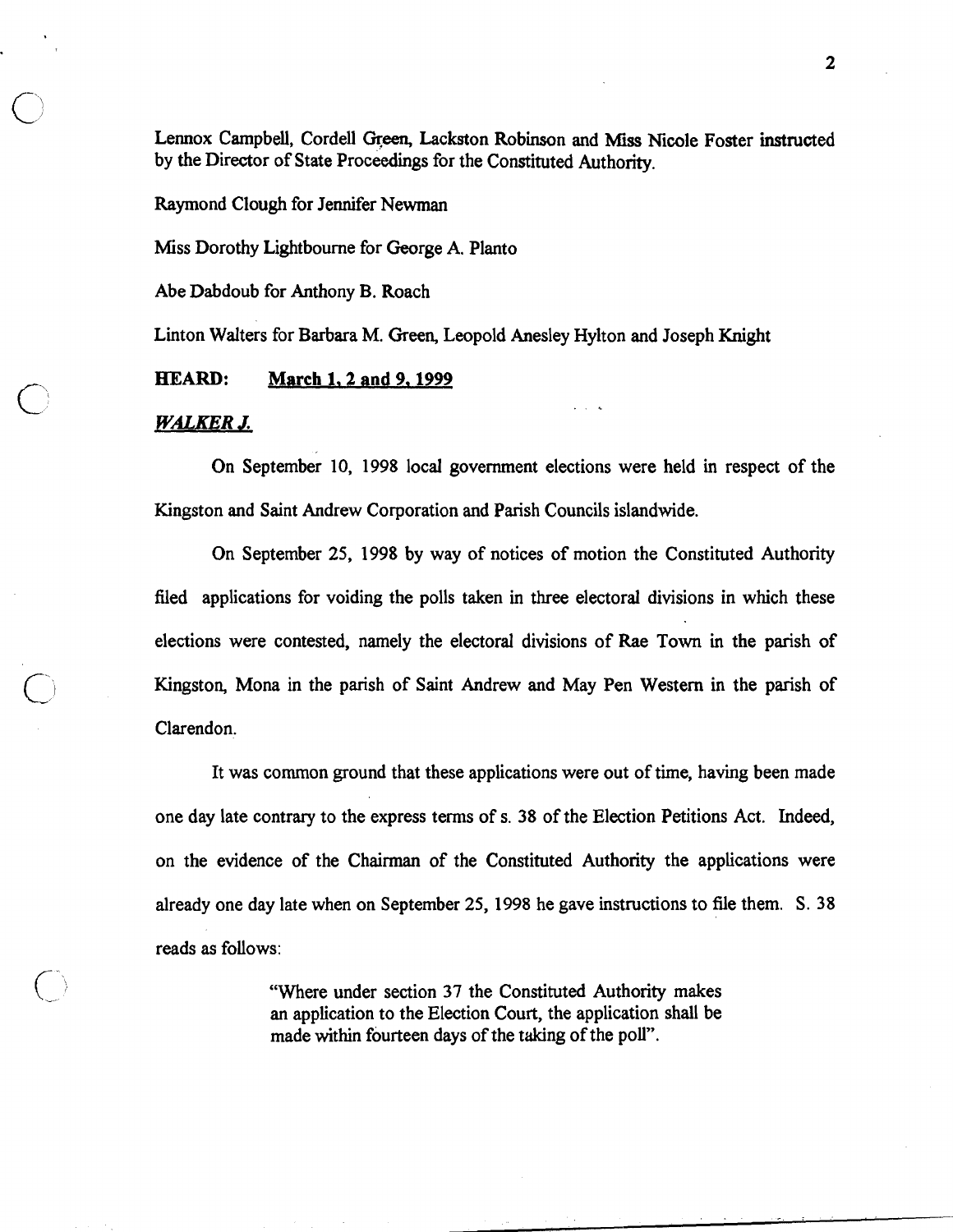In an attempt to overcome this hurdle the Constituted Authority applied to this court for an extension of time within which to make these applications. The application for extension of time was buttressed by three affidavits in the first of which Owen Dustin Marsh deponed inter alia as follows:

> "2. I am a retired Judge and Chairman of the Constituted Authority established by Section 44A(1) of the Representation of the People Act.

> 3. That a General Election of Councillors to serve on the Kingston and St. Andrew Corporation and Parish Councils was held on the 10th day of September, 1998.

> 4. That on the 23rd and 24th days of September, 1998 there was civil unrest in Kingston and in particular in the downtown Kingston area. That as a result communication between the Constituted Authority and the Attorney General's Chambers was disrupted. In the course of these disturbances the staff at the Attorney General's Chambers were unavailable and this frustrated the Authority's efforts to have the Motions filed.

> 5. That instructions to file Notices of Motion were given by the Constituted Authority on the 25th September, 1998. The delay was a direct result of the said disturbances."

In the second affidavit, Nicole Denise Foster, Crown Counsel in the chambers of

the Attorney General swore inter alia in the following terms:

"2. On the 10th day of September 1998 a poll was taken in the electoral divisions of Rae Town, Mona and May Pen Western.

3. That on the 23rd day of September 1998 I was informed by the Constituted Authority that instructions to void the polls would be delivered on the said date.

4. On the 23rd day of September 1998 there was civil unrest involving elements supporting a person popularly known as "Zekes". During this civl unrest there was violence throughout the downtown Kingston area. The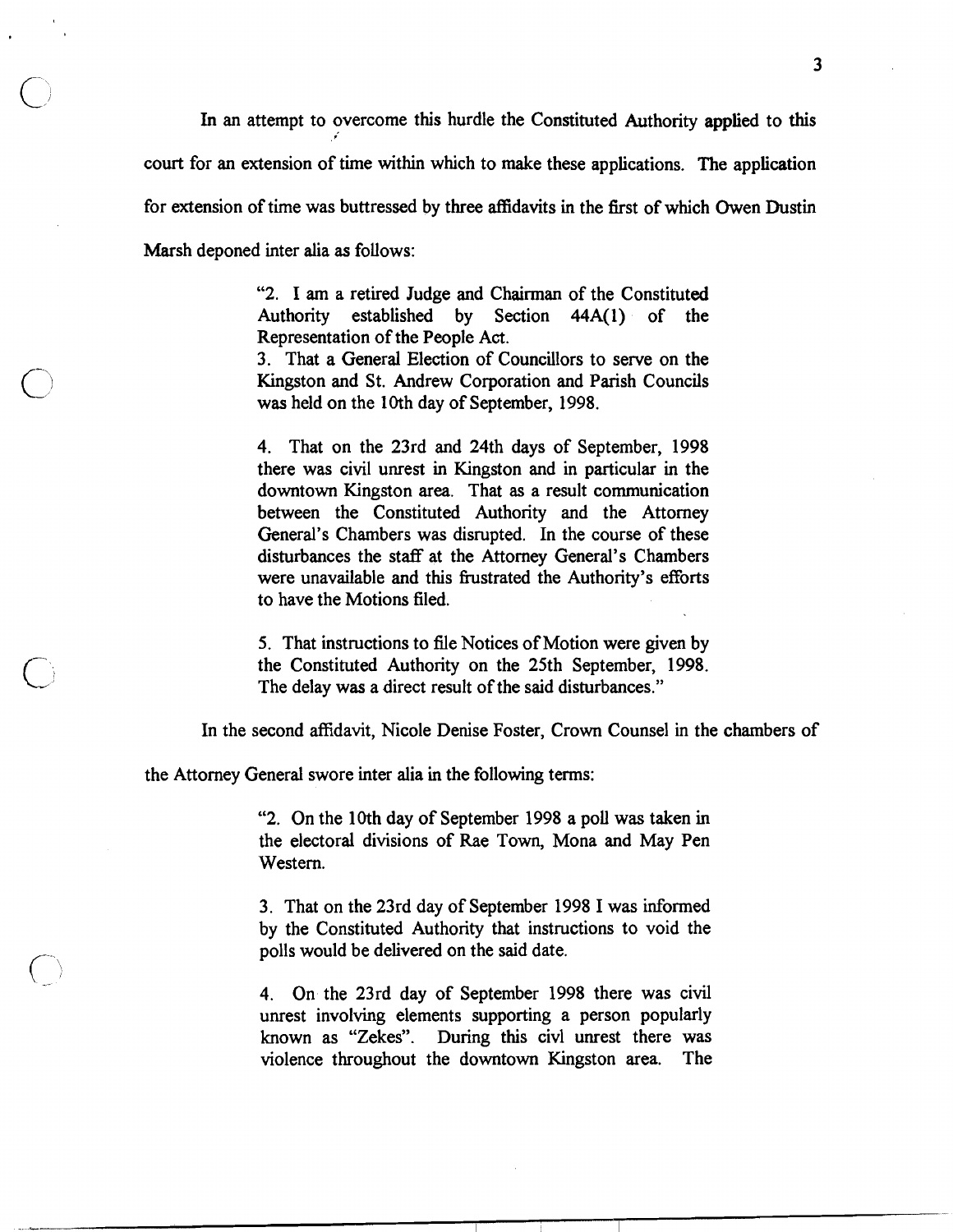staff of the Attorney General's Chambers were advised to vacate the office.

5. I am informed by Mrs. Hazel Sewell, the Office Manager in the Attorney General's Chambers, and do verily believe that on the 23rd day of September **1998** she called the City Centre Police Station and was informed by the police that several streets in Kingston were blocked. As a result the Attorney General instructed the closure of the office in the interest of safety. That the offices were closed at approximately **1** pm. That on the 24th and 25th days of September **1998** there was a continuation of civil unrest in downtown Kingston and as a consequence the Attorney General's Chambers was closed.

6. On the 25th day of September **1998** while at home I received a call requesting that I attend the office to ensure the filing of the election applications. On the said date I received the necessary instructions for the filing of the applications, and, along with, Lackston Robinson, prepared the necessary applications.

7. That during the preparation of the applications Mr. Robinson and I were in constant communication with the Registrar of the Supreme Court so as to ensure that the Supreme Court registry staff would be available for the filing of the documents. We were informed by the Registrar that the Registry would be closed early. The Notices of Motion were filed at approximately 2 pm.

8. That the delay in filing the said Notices of Motion was not deliberate and I humbly pray that the court grant the application to extend time."

The third afliant was Ena Harris, an Inspector of Police stationed at Central

Police Station in Kingston. She said:

"2. That during the period September 23 to September 25, **1998** there was civil unrest in Downtown Kingston in the form of road-blocks, riots and the firing of guns. That as a consequence there were fatalities and closure of offices and businesses. Throughout the period, Downtown Kingston and its environments were generally unsafe."

4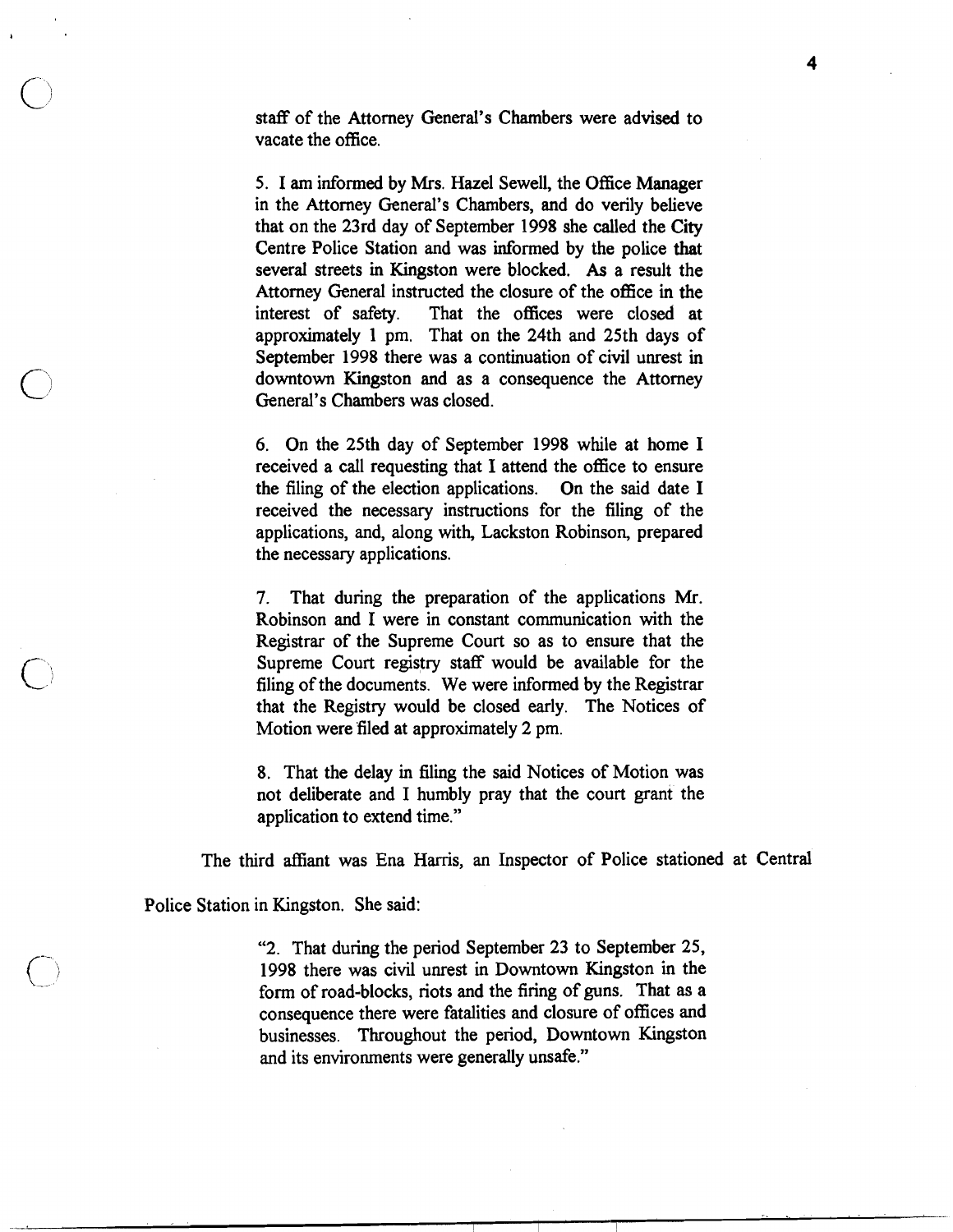In this scenario the first question that arises for decision is whether or not this court has jurisdiction to extend the time fixed by s. **38** for making an application for voiding a poll. Obviously, the answer to the question must, itself, **turn** on a true construction of s. **38.** Mr. Campbell for the applicant argued strenuously that the court has always had an inherent jurisdiction to extend time in circumstances where a time fixed by law has expired. He submitted that the court has always demonstrated a reluctance to drive a litigant away from the judgment seat without a hearing on the merits. Where the instant proceedings were concerned he submitted that no interested party could complain of prejudice or hardship if the court were to exercise its discretion in favour of the applicant. He contended that the circumstances of civil unrest in downtown Kingston described in the evidence adduced by the applicant adequately explained the reasons for the lateness of its applications to the court. Mr. Campbell submitted that a combination of s. **24 (3)** of the Election Petitions Act and s. 676 of the Civil Procedure Code gave jurisdiction to this court to extend time on the instant application. Finally, Mr. Campbell argued in effect that what he described as the "old authorities" should not be slavishly followed since the amendment to the Election Petitions Act, which created this court, established a new regime into which the strict interpretation that had formerly been placed on a statute of this nature had not been transported.

Statutes which touch and concern election petitions have always been strictly construed. In Nair v Teik **(1967) 2** AU **E.R. 34** their Lordships of the Privy Council, in placing a mandatory rather than a directory construction upon a provision under r. **15** of s. **38** of the Election Offences Ordinance, **1954** of Malaysia, emphasised the need when

5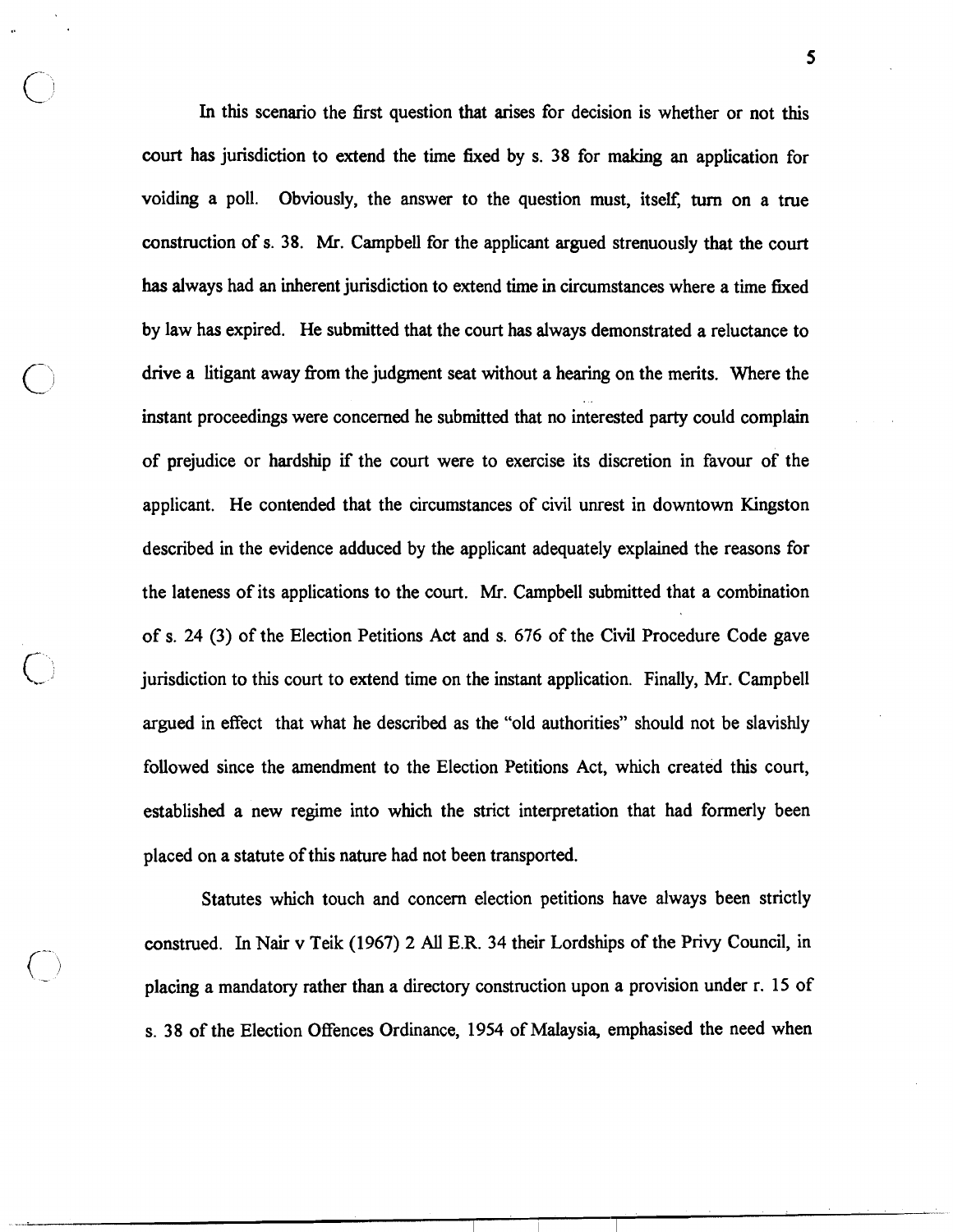dealing with an election petition for a speedy determination of the controversy in the interests of the public. But nearer in point is the local case of Stewart v Newland (1972) 12 J.L.R., 847 which was brought to the court's attention by Mr. Dabdoub. In Stewart's case it was held, inter alia, that the provisions of s. 6 of the Election Petitions Law, Cap. 107 (now s. 6 of the Election Petitions Act) are mandatory and must be strictly complied with and, therefore, that the court had no jurisdiction to extend the time for service of the petition. In his judgment Rowe J (as he then was) said at p. 851 F:

> "In my opinion, and I so hold, the provisions of s. 6 of Cap. 107 which provides that the documents named therein, "shall within ten days after the presentation of the petition, be served by the petitioner on the respondent," are mandatory and must be strictly complied with. The provisions of s. 9, Cap. 107, refer to the methods by which service ought to be effected and not to time within which service must be effected. Section 23 (3) of Cap. 107 which deems election petitions to be proceedings in the Supreme Court is made subject to the provisions of the Election Petition Law and does not have the effect of empowering this court to apply s. 676 of Cap. 177 to enlarge the time for service prescribed by s. 6 of Cap. 107. I hold that I have no jurisdiction to extend the time for service as requested by the petitioner in the summons, and I hold further that an application for substituted service must be made within the ten-day time limit fixed by s. 6 of Cap. 107 and whatever order is made must be performed within the said 10 days."

In Jamaica the Election Petitions Act was amended in 1997 by Legislation which provided for the establishment of this court and created a new regime and procedure for voiding the taking of a poll at elections. Suit No. MOO1198 (unreported) concerned an application by the Constituted Authority established under Section 44 (A) (1) of the Representation of the People Act for the voiding of the taking of a poll in the constituency of West Central St. Andrew. The judgment of the Election Court was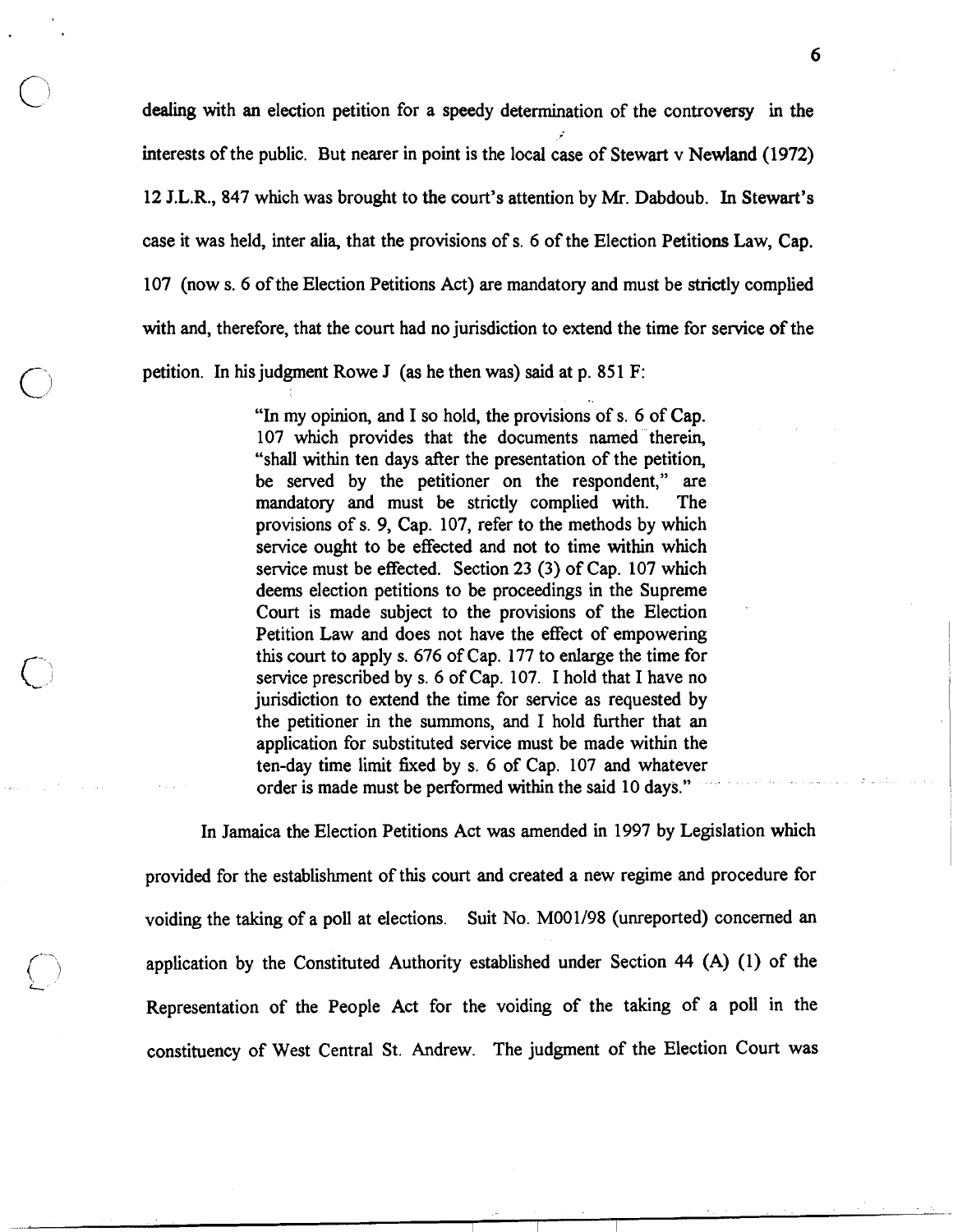delivered on March 3, 1998. I was a member of that Court and in my judgment (at p. 24) I observed as follows:

> "Clearly, the primary objective of this amending legislation is to provide for an effective safeguard against the twin spectres of violence and corruption by which our elections have been bedevilled over many years."

I might well have added that that objective included the expeditious determination of complaints arising out of elections whether held at the national or parochial level. One has only to examine the various provisions enacted by the amending legislation to appreciate that the Election Court and the proceedings related thereto are largely time regulated. For example:

- (a) S. 38 provides that an application of the Constituted Authority for voiding the taking of a poll must be made within 14 days of the taking of the poll;
- **(b)** S.36(3) provides that the Election Court having heard the matter must deliver its decision within 48 hours of arguments being completed;
- (c) S.36(4) provides that the Election Court must complete its work within 6 months of the date of the taking of the poll.

In my view the tenor of the above provisions, in all of which time limits are fixed, reflect a clear legislative intent to make time of the essence in providing for an expeditious disposition of such electoral matters as the legislation addresses.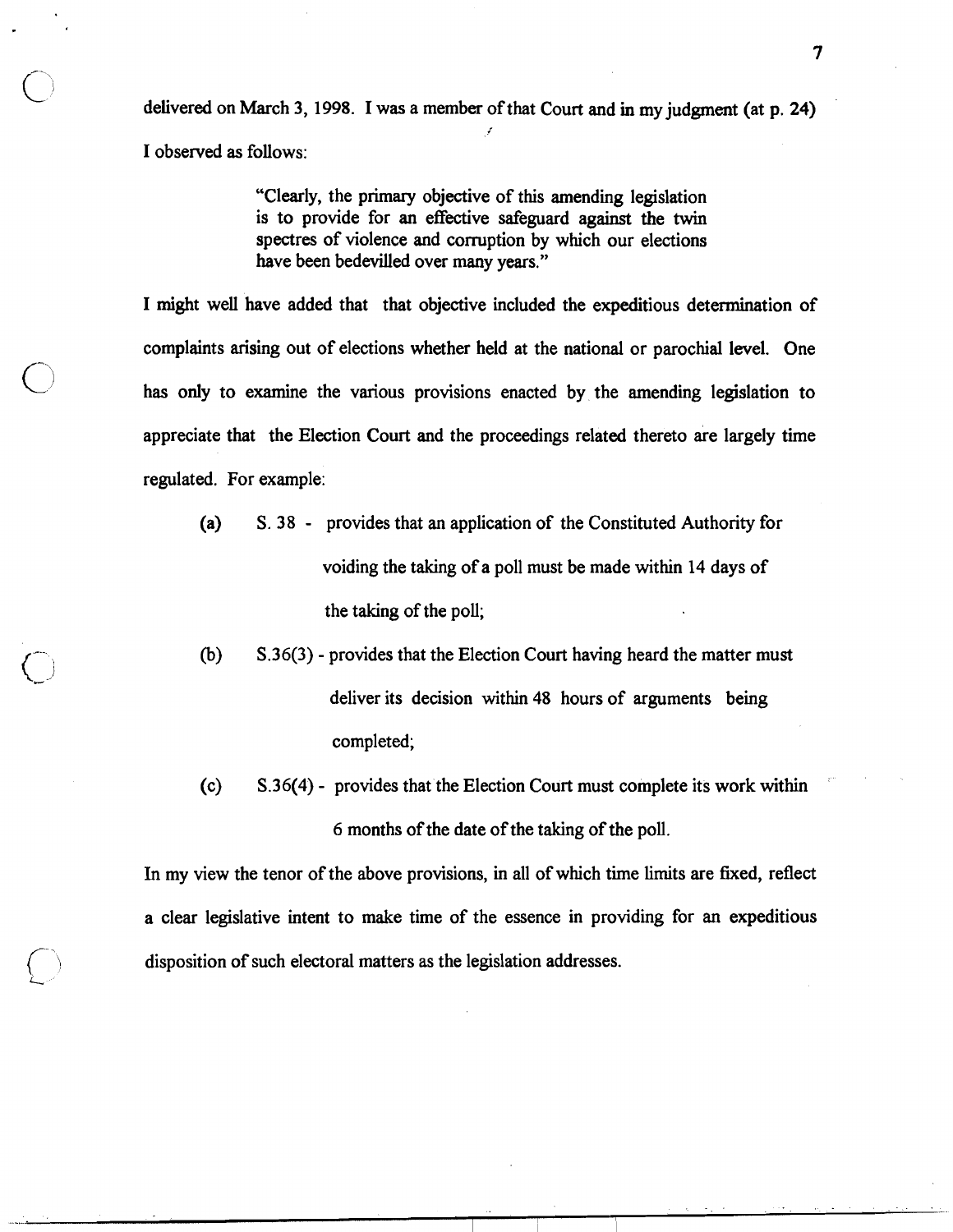I turn now to consider whether as submitted by Mr. Campbell s. 24 (3) of the Election Petitions Act confers a jurisdiction upon this court to extend time for making the applications with which we are here concerned. S. 24(3) reads as follows:

> "An election petition shall be deemed to be a proceeding in the Supreme Court and, subject to the provisions of this Act and to any directions given by the Chief Justice, the provisions of the Judicature (Civil Procedure Code) Law and the rules of court shall, so far as practicable, apply to

election petitions."<br>
On examining this section my first observation is the obvious one. It is that the section expressly applies to an election petition. It makes no mention of an application of the Constituted Authority which is something quite different, such an application being governed by s. 38 of the same Act. Significantly, I would think, no provisions similar to the provisions of s. 24 (3) were included in the amending legislation to govern applications made under s. 38. As it seems to me, s. 24(3) contains a provision of general application (i.e. a provision relating to election petitions generally) whereas s. 38 embodies a specific provision (i.e. a provision relating specifically to applications made by the Constituted Authority to the Election Court). On the basis, therefore, of the legal maxim generalia specialibus non derogant s. 24 may not properly be applied to matters falling within the purview of s. 38. And, of course, it follows from the inapplicability of s. 24 that s. 676 of the Civil Procedure Code would also be inapplicable and may not be prayed in aid in relation to applications made under s. 38.

> As regards the explanation proffered for the applicant's lateness, civil unrest there was in downtown Kingston between September 23 and 25, 1998, but there is no evidence that the Registry of the Supreme Court remained closed for an entire day during that